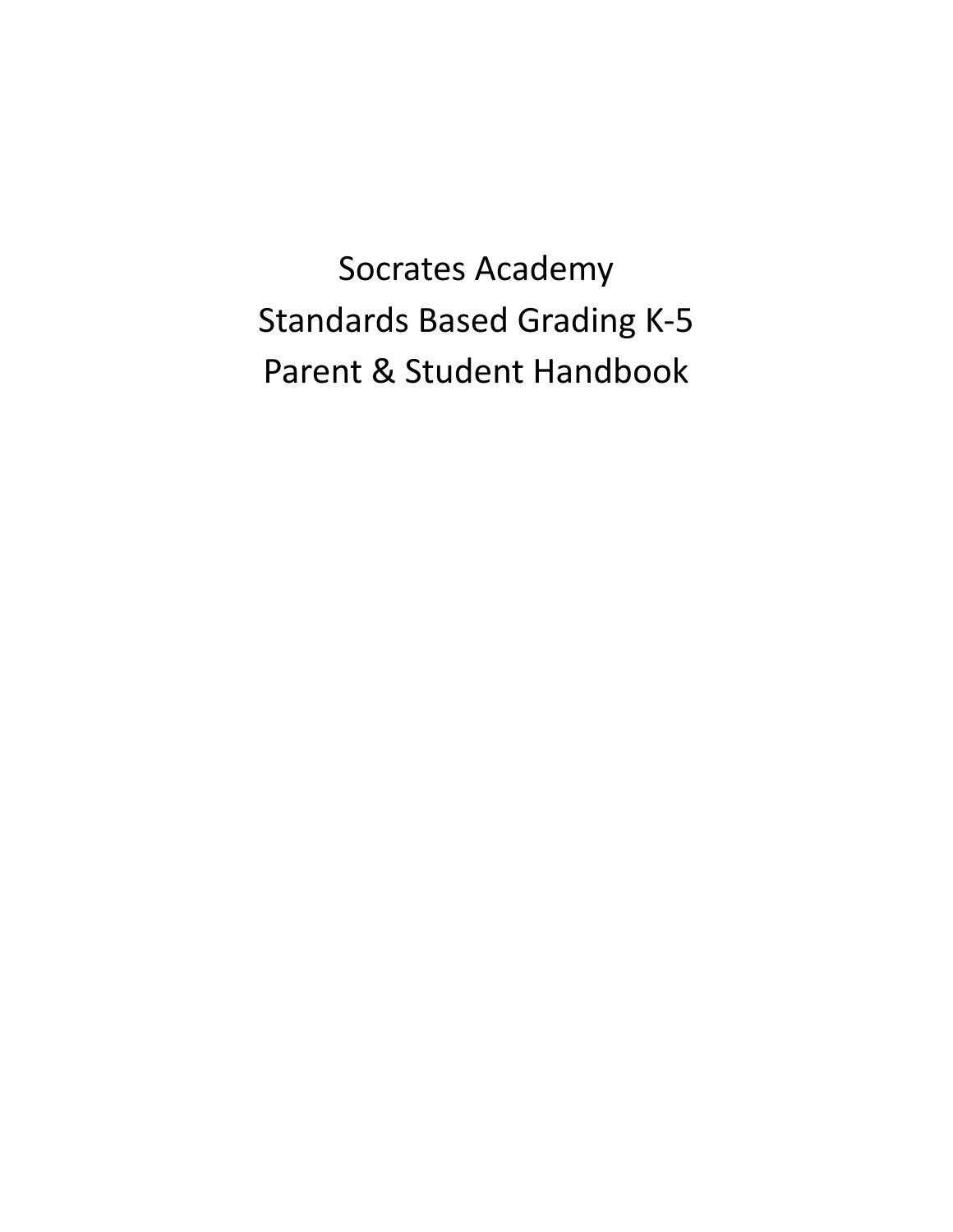### **Introduction**

Standards-Based Grading focuses on what students are learning instead of what they are doing. Traditionally, grades have been focused on what students do, how well they behave, their attendance, their effort, and how well they conform; only some focus is on what they learn. Extensive research supports Standards-Based Grading as a best practice in support of student learning.

*Learn more about SBG at this [link](https://youtu.be/2kRHC2WF8JI): <https://youtu.be/2kRHC2WF8JI>*



The Cycle of Student Learning in Standards-Based Grading (SBG)

### **Socrates Academy Grading Core Beliefs**

- 1. Grades must communicate what students know and are able to do.
- 2. Grades are based on clearly established criteria determined by content teams.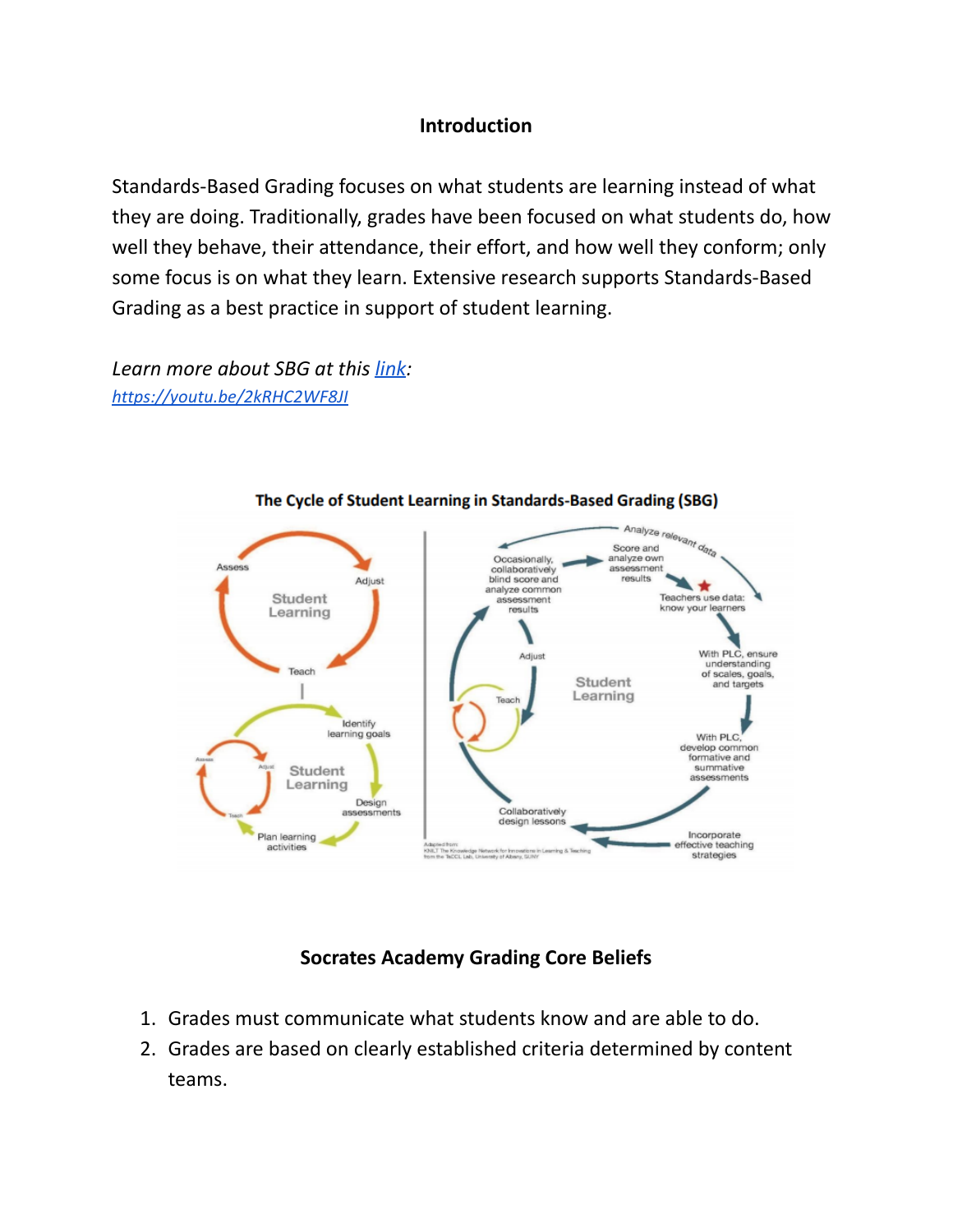- 3. Achievement achievement is reported separately from behaviors.
- 4. Grades are equitable.

Feedback is fair, accurate, specific, and timely regarding student progress towards common essential standards as well as feedback for next steps and growth areas. Grades communicate what students know and are able to do.

Fair: The same work by the same student should receive the same grade, even if the teacher is different.

Accurate: Grades are based solely on achievement, which means other factors like behavior and attendance are not used to calculate a grade.

Specific: Grading policies are clear so that students know how they will be assessed and how their grade will be determined.

Timely: Feedback to students is timely so that students can apply that feedback right away and improve their performance on assessments.

*(Based on: Elements of Effective Grading: A Guide to Effective Practice, Dr. Douglas Reeves)*

## **Why separate behaviors from academic grades?**

If we incorporate behavior, attendance, and effort into the grade, we no longer consider grades accurate indicators of mastery of standards. The grade should reflect what the student knows and is able to do (Wormeli, 2006).

Measuring behavior does not reflect what the student knows and is able to do academically. We can provide anecdotal evidence of behavior performance, such as the amount of time and resources students spend on tasks; however, we do not have a common accepted, legally justifiable, non-subjective method for measuring how hard or sincerely someone is working. The inclusion of positive behaviors can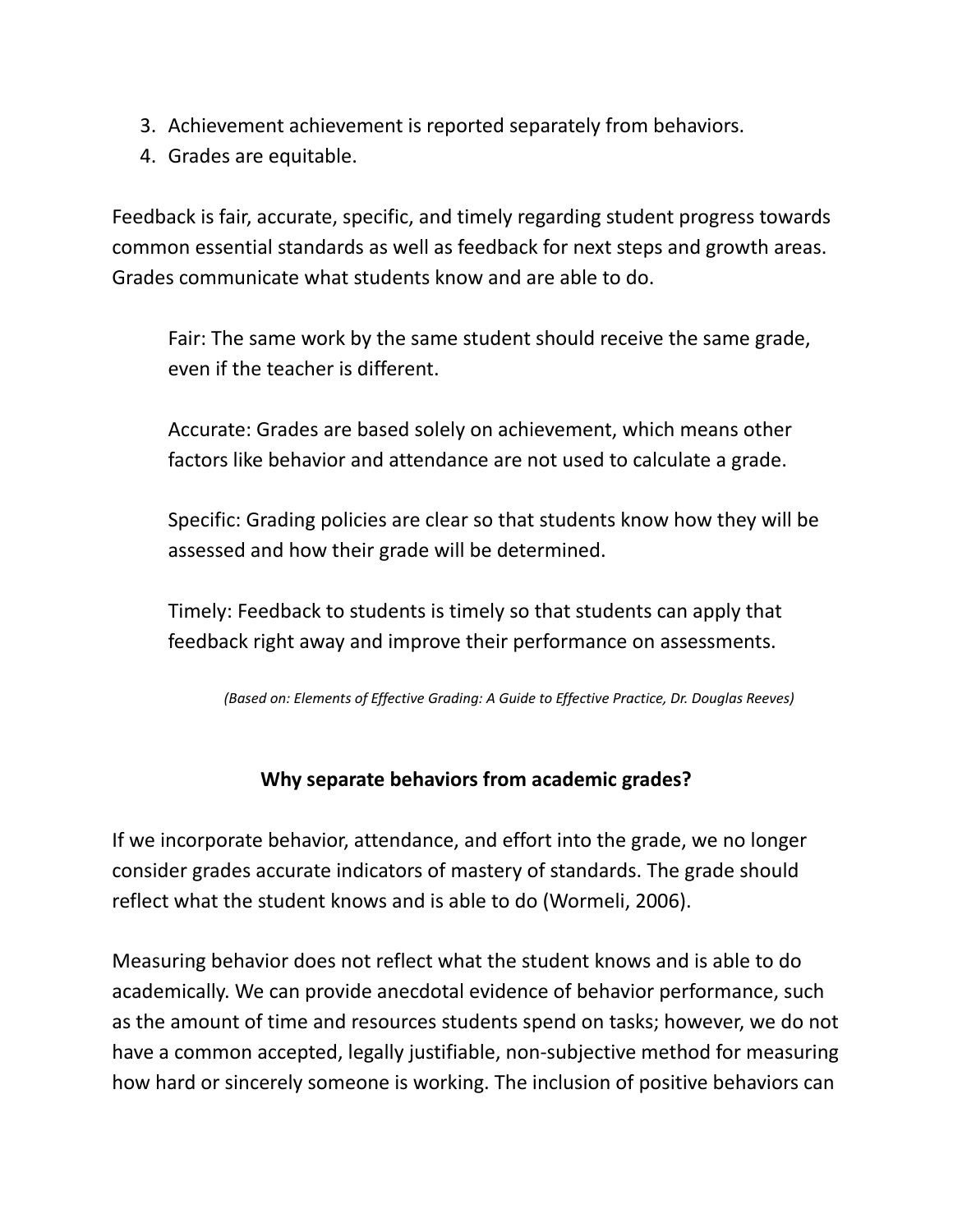artificially inflate grades while the inclusion of negative behaviors can decrease academic motivation.

While curriculum guides suggest a standard pacing for instruction, penalizing a student for requiring more time, support, or resources to master a standard is contrary to differentiated and best practice in teaching and learning. Please note, there may be standards where participation or quality of work may be assessed. This is appropriate only if it is reflected within the actual standard/learning target being assessed.

There will be a separate section for work habits and behaviors on the report card. This section will provide feedback on effort, work habits, responsibility, etc.

| <b>Traditional Report Card</b>                     | <b>Standards-Based Report Card</b>                          |  |
|----------------------------------------------------|-------------------------------------------------------------|--|
| One mark for all standards within a subject area   | One mark for each standard within a subject area            |  |
| Based on averages                                  | Based on consistency of grade-level standards               |  |
| Based on percent system                            | Based on end-of-year expectations for grade-level standards |  |
| Provides general indicators of student performance | Provides specific indicators of student performance         |  |

## **How is standards based grading different from traditional grading?**

# **How will academic performance be reported?**

Students' progress will be reported in relation to the end-of-year expectation for the standard. The following key will be used to determine progress:

| Exceeds grade level standard |
|------------------------------|
| Meets grade level standard   |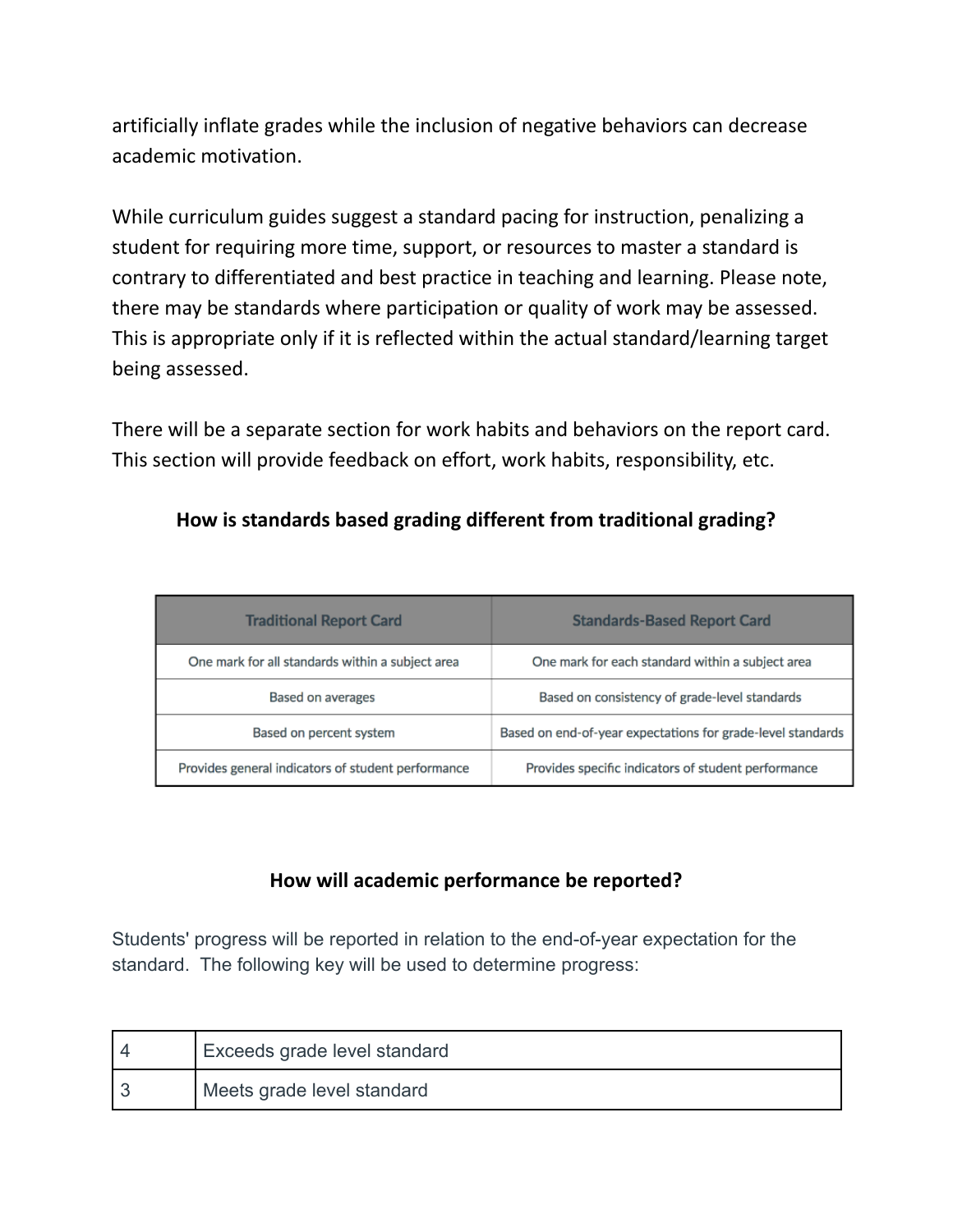|       | Progressing toward grade level standard      |
|-------|----------------------------------------------|
|       | Limited progress toward grade level standard |
|       | No progress toward grade level standard      |
| I N/A | Not assessed                                 |

### *Please note:*

*Scores given represent the student's quarterly progress toward the end of year goal. While a student may have previously received a level 3 for a specific standard, if he or she does not continue to consistently show mastery, it is possible to receive a lower score.*

*Number grades should not be interpreted as a letter grade. For instance, a 4 would not be considered an A. Please remember that a level 3 shows achievement of grade-level mastery.*

| <b>Student Goal: To Ride the Bike Themselves!</b> |   |                                                                                                                                |
|---------------------------------------------------|---|--------------------------------------------------------------------------------------------------------------------------------|
|                                                   | 4 | <b>Exceeding the Standard</b><br>The student can not only ride the bike independently, but also<br>perform stunts!             |
|                                                   | 3 | <b>Meeting the Standard</b><br>The student is successfully riding the bike themselves!                                         |
|                                                   | 2 | <b>Progressing Toward the Standard</b><br>The student is pedaling well and staying upright as long as<br>someone is assisting. |
|                                                   |   | <b>Not Meeting the Standard</b><br>The student is riding the bike, but only with the use of training<br>wheels.                |